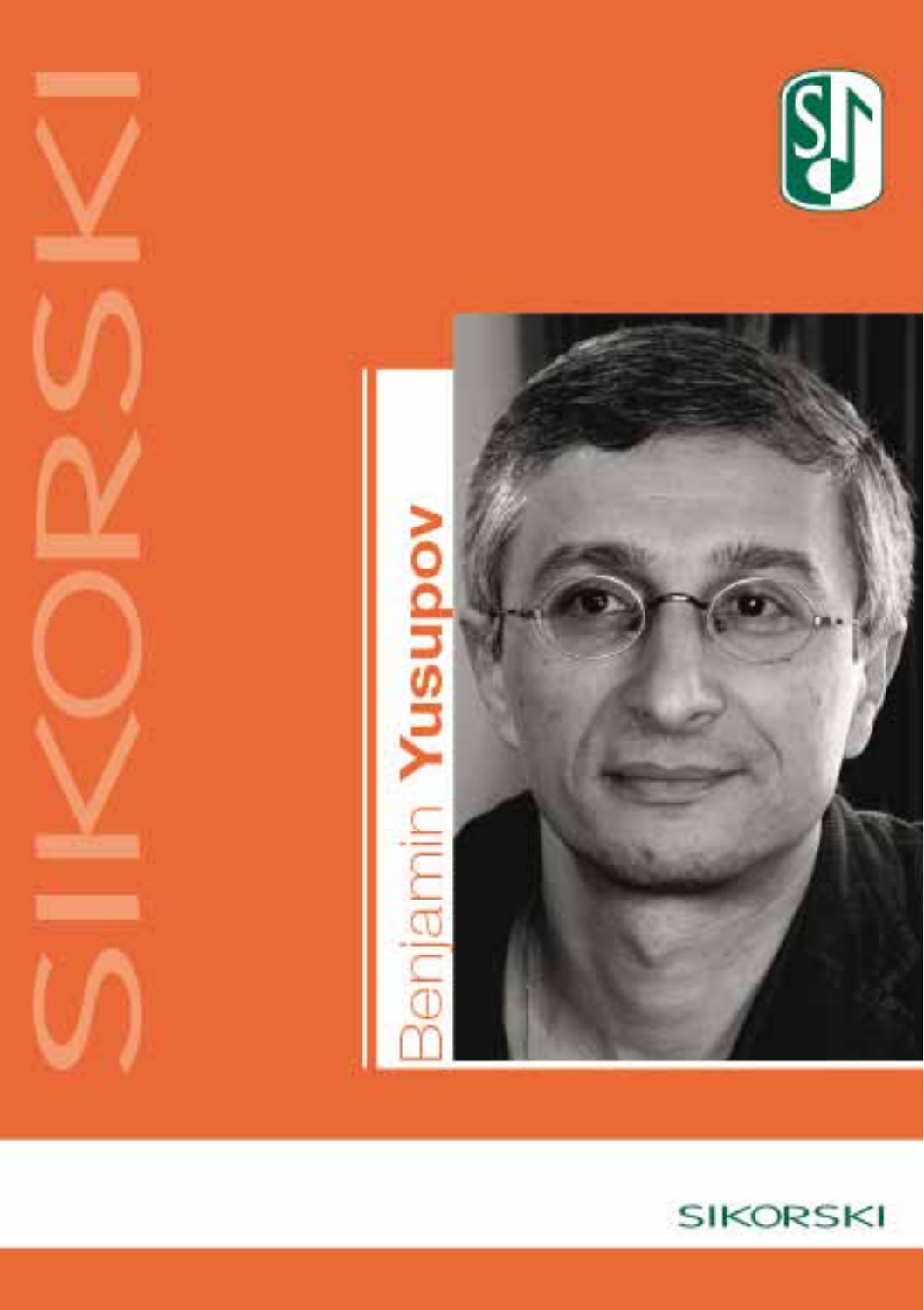# **contents**

|                                                                                         | BENJAMIN YUSUPOV (IN ENGLISH)  4                      |  |  |  |  |  |
|-----------------------------------------------------------------------------------------|-------------------------------------------------------|--|--|--|--|--|
|                                                                                         | <b>BENJAMIN YUSUPOV</b> (IN GERMAN)  6                |  |  |  |  |  |
|                                                                                         |                                                       |  |  |  |  |  |
|                                                                                         |                                                       |  |  |  |  |  |
|                                                                                         |                                                       |  |  |  |  |  |
|                                                                                         |                                                       |  |  |  |  |  |
|                                                                                         | <b>INSTRUMENTAL CHAMBER MUSIC ················ 17</b> |  |  |  |  |  |
|                                                                                         |                                                       |  |  |  |  |  |
| ALPHABETICAL INDEX <b>Strategie and Strategie and Strategie and Strategie and Alpha</b> |                                                       |  |  |  |  |  |

sikorski Musikverlage 20139 hamburg phone: (+ 49) (0)40 / 41 41 00-0 · fax: (+ 49) (0)40 / 41 41 00-41 www.sikorski.de · contact@sikorski.de **18 a p r i l 2016** cover photo © sikorski archives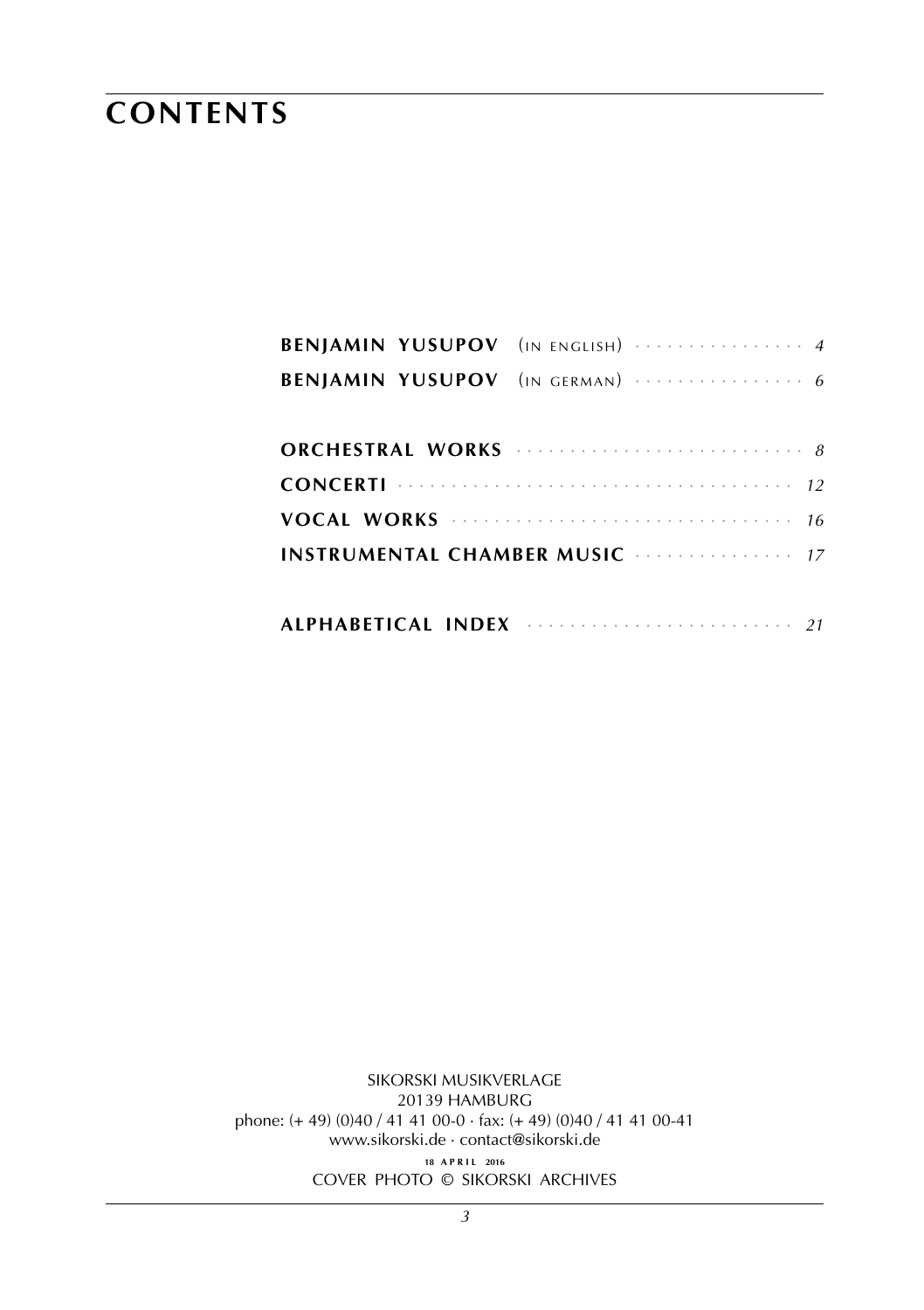The music of Yusupov is not limited by genre classifications or cultural and ethnic idioms, but rather embraces and employs all styles and influences to create his own unique musical language both as a composer and a conductor. In his compositions, he makes use of both Western and Eastern musical traditions, including the use of musical sources from various ethnic communities. With a strong devotion to timbre and color as important structural elements, Yusupov's writing includes both the use of exotic instruments and the creation of illusory ethnic sounds by employing instruments of the symphony orchestra.

His extensive catalogue, which is published exclusively by Sikorski Musikverlag (Hamburg), has been performed extensively by a wide range of renowned artists and orchestra across the globe the likes of the London Philharmonic, Munich Philharmonic, Israel Philharmonic, Lucerne Symphony Orchestra, Copenhagen Philharmonic, Orchestre Philharmonique de Radio France, Bogota Philharmonic, New World Symphony, NDR Radio-Philharmonie Hannover, Iceland Symphony Orchestra, Belgrade Philharmonic, to name a few. Yusupov works closely with outstanding artists as Maxim Vengerov, Mischa Maisky, Vadim Repin, Alexander Kniazev, Maxim Rysanov, Sergei Nakariakov and others.

In 2005, Yusupov's Viola Tango Rock Concerto – written for the internationallyrenowned violinist Maxim Vengerov – enjoyed a triumphant world-premiere by the NDR Radio-Philharmonie in Hannover. The music has been welcomed with great enthusiasm by audiences and critics around the globe. The work has been featured in a documentary film about the life of Maxim Vengerov titled 'Living the Dream' produced by EMI Classics and distributed worldwide.

Yusupov has also written Cello concerto for Mischa Maisky, commemorating the cellist's 60th birthday and premiered by Mischa Maisky with Lucerne Symphony Orchestra conducted by the author. The piece was commissioned by three major orchestras: Lucerne Symphony Orchestra, London Philharmonic and Israel Philharmonic.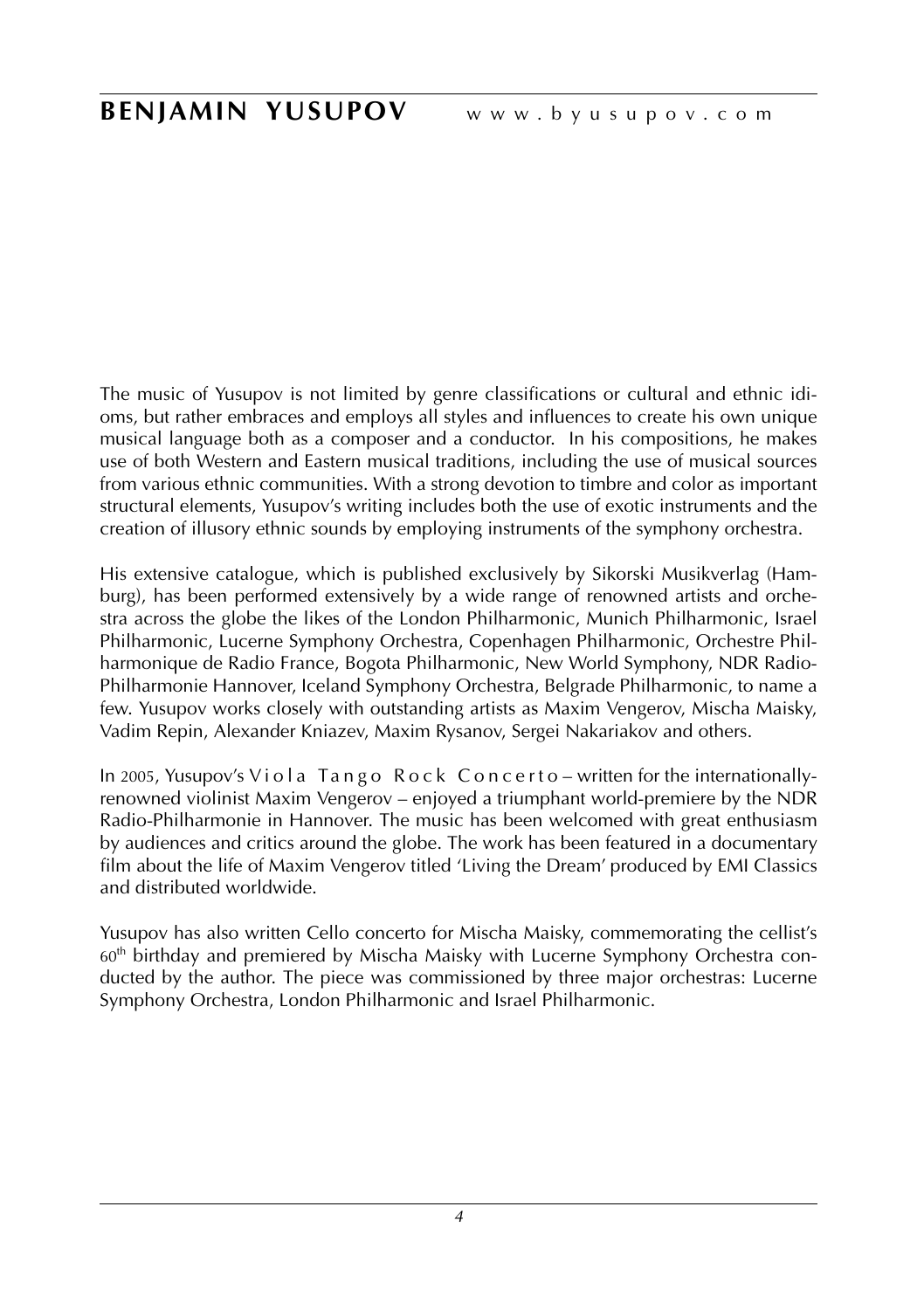The second Concerto for Violin and Orchestra entitled Voices of Violin represents an unusual idea: the soloist is invited to play six movements not only from different historical periods of time, not only from different geographical areas, but also different performance styles, styles of sound-making, bowing, intonation, grace notes and so on. The piece was commissioned by Trans-Siberian Art Festival 2014, Orchestre Philharmonique de Radio France and Berliner Symphoniker and performed by Vadim Repin to whom it's dedicated.

The short list of venues Yusupov appeared as conductor includes KKL Lucerne, Berlin Philharmonie Hall, Amsterdam Concertgebouw, Prinzregententheater Munich, Cologne Philharmonie. He conducted among others Lucerne Symphony, Slovenian Philharmonic, Sinfonietta Amsterdam, Bogota Philharmonic, Iceland Symphony, Novosibirsk Philharmonic, Jerusalem Symphony, Bulgarian National Radio Orchestra, to name a few.

Born in Dushanbe, Tajikistan in 1962, Yusupov studied piano, composition and conducting at the Tchaikovsky State Conservatory in Moscow with Roman Ledeniov, Yuri Fortunatov and Dmitri Kitajenko. He received his PhD degree at Bar-Ilan University.

Yusupov was awarded the Clone Prize (1992), the Sherover Award (1993), the Israeli Prime Minister Prizes (1999, 2008), the ACUM Prizes (2002, 2004) the Landau Award for the Performing Arts (2007), and Engel Prize (2009).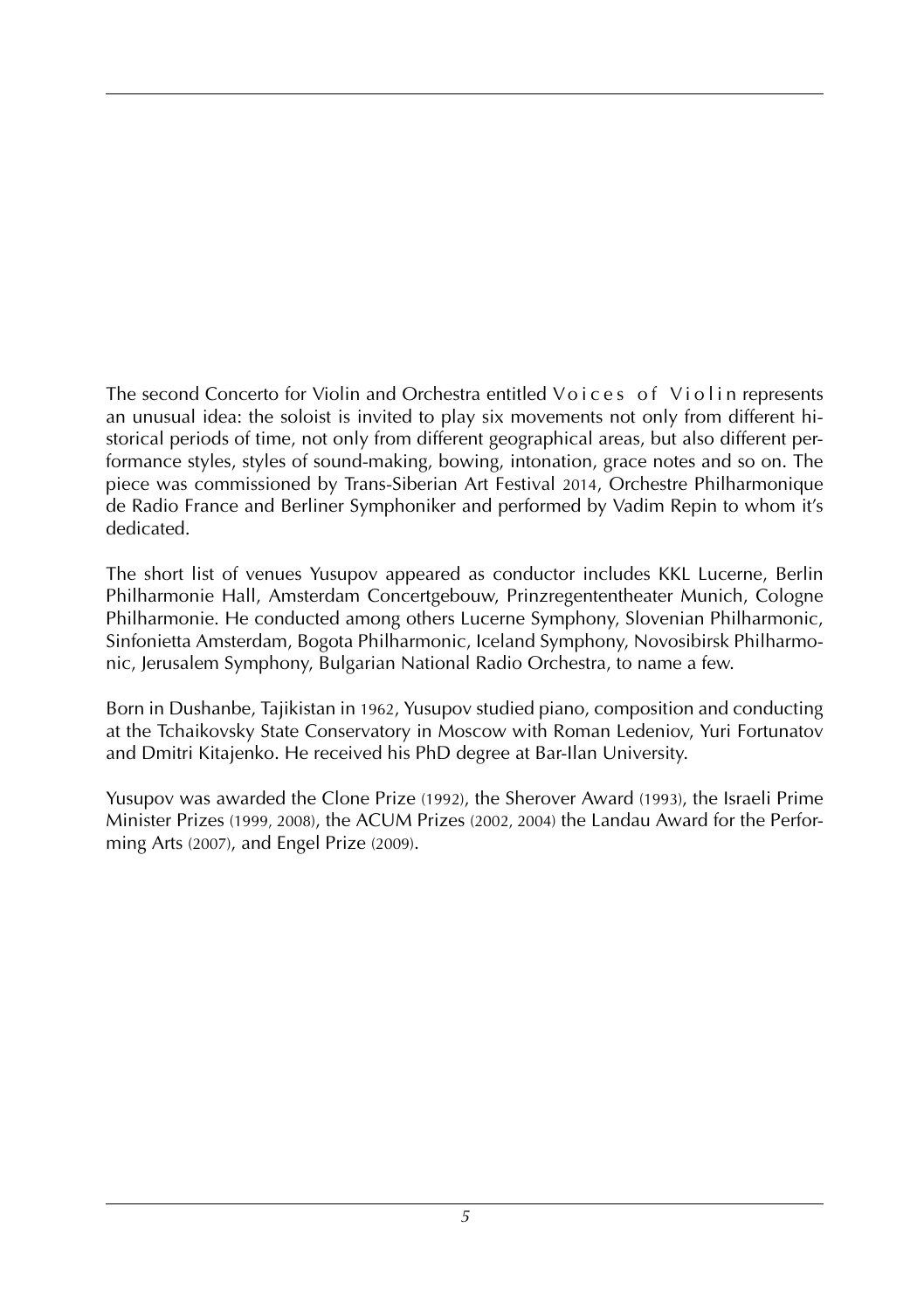Die Musik von Benjamin Yusupov kennt weder Grenzen zwischen einzelnen Gattungen noch zwischen unterschiedlichen Kulturen oder ethnischen Idiomen, sondern sie beschäftigt sich mit sämtlichen Stilen und Einflüssen. Yusupov kreiert dabei sowohl als Komponist als auch als Dirigent eine ganz eigene musikalische Sprache. In seinen Kompositionen verarbeitet er sowohl Musiktraditionen des Westens als auch des Ostens, wobei er besonders auf musikalische Überlieferungen verschiedener ethnischer Gemeinschaften zurückgreift. Zudem sind für Yusupov Timbre und Klangfarbe sehr wichtige strukturelle Elemente. Ein weiterer kompositorisch besonderer Aspekt ist sowohl die Verwendung von original ethnischen Instrumenten als auch die Annäherung an diese Klangwelt mit den Instrumenten des westlichen Sinfonieorchesters.

Weltweit spielen namhafte Orchester Yusupovs Musik, wie zum Beispiel das London Philharmonic Orchestra, die Münchner Philharmoniker, das Israel Philharmonic, das Luzerner Symphonie Orchester, das Copenhagen Philharmonic, das Orchestre Philharmonic de Radio France, das Bogota Philharmonic, die New World Symphony, die NDR Radio Philharmonie Hannover, das Iceland Symphony Orchestra oder das Belgrade Philharmonic. Zudem arbeitet Yusupov mit Interpreten wie Maxim Vengerov, Mischa Maisky, Vadim Repin, Alexander Kniazev, Maxim Rysanow, Sergei Nakariakov und weiteren zusammen.

2005 wurde sein Viola Tango Rock Concerto, welches er für Maxim Vengerov geschrieben hat, mit außerordentlichem Erfolg in Hannover mit der dortigen Radio Philharmonie des NDR aus der Taufe gehoben. Dieses Werk wurde mittlerweile weltweit von Publikum und Presse enthusiastisch gefeiert. Zudem nahm dieses Konzert einen besonderen Platz in der Dokumentation ,Living the dream' (EMI Classics) über das Leben von Maxim Vengerov ein.

Yusupov schrieb aus Anlass des 60. Geburtstages des Solisten ein Konzert für Viol on cello und Orchester für Mischa Maisky, der es gemeinsam mit dem Luzerner Symphonieorchester unter der Leitung des Komponisten uraufführte. Die drei Co-Auftraggeber waren neben dem Uraufführungsorchester das London Philharmonic Orchestra und das Israel Philharmonic Orchestra.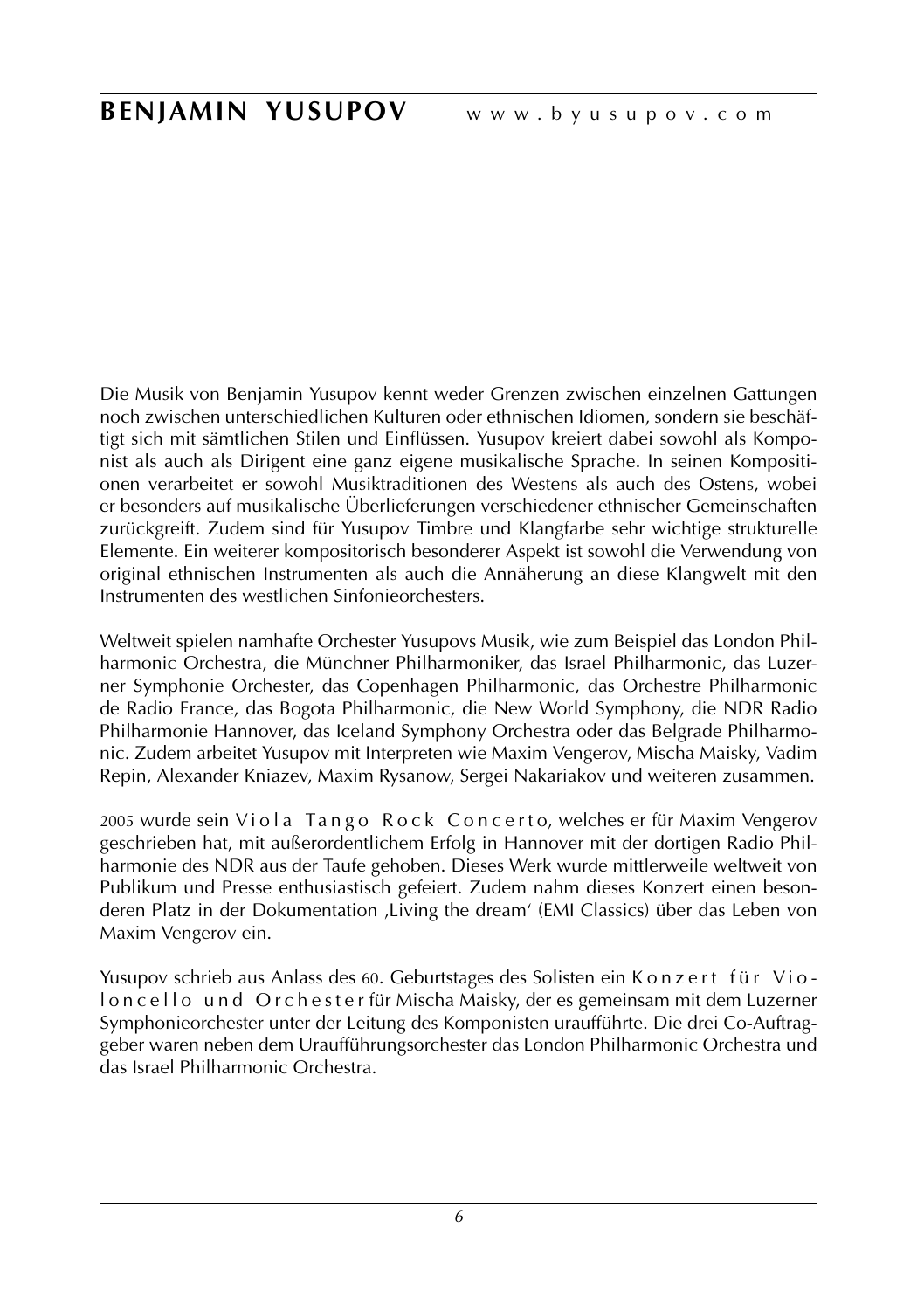In seinem zweiten Violinkonzert mit dem Titel Voices of Violin verwirklichte der Komponist eine ungewöhnliche Idee: der Solist präsentiert in den sechs Sätzen jeweils eine andere historische Epoche aus unterschiedlichen geografischen Regionen in Form von verschiedenen Aufführungsstilen (Klangerzeugung, Bogenbehandlung, Intonation, Verzierungen usw.). Dieses Konzert war ein Gemeinschafts-Auftrag des Transsibirischen Kunst Festivals, des Orchestre Philharmonic de Radio France und der Berliner Symphoniker. Der Soloist, dem das Stück gewidmet ist, war Vadim Repin.

Yusupov trat als Dirigent im KKL Luzern, in der Berliner Philharmonie, im Amsterdamer Concertgebouw, im Münchener Prinzregententheater und in der Kölner Philharmonie auf, wo er das Luzerner Symphonieorchester, die Slowenischen Philharmoniker, die Amsterdam Sinfonietta, das Bogota Philharmonic Orchestra, das Iceland Symphony Orchestra, das Novosibirsk Philharmonic Orchestra, das Jerusalem Symphony Orchestra oder das Bulgarian National Radio Orchestra leitete.

Benjamin Yusupov wurde 1962 in Duschanbe, Tadschikistan, geboren. Von 1981 bis 1990 studierte er am Moskauer Tschaikowski-Konservatorium Klavier, Komposition, Musiktheorie und Dirigieren bei Juri Fortunatow, Juri Cholopow und dem berühmten Dirigenten Dmitri Kitajenko. 2001 promovierte er zum Dr. phil. an der Bar-Ilan Universität in Israel.

Der Komponist wurde mit dem Clone Preis (1992), dem Sherover Award (1993), dem Preis des israelischen Ministerpräsidenten (1999, 2008), dem ACUM Preis (2002, 2004), dem Landau Award for the Performing Arts (2007) und dem Engel Prize (2009) ausgezeichnet.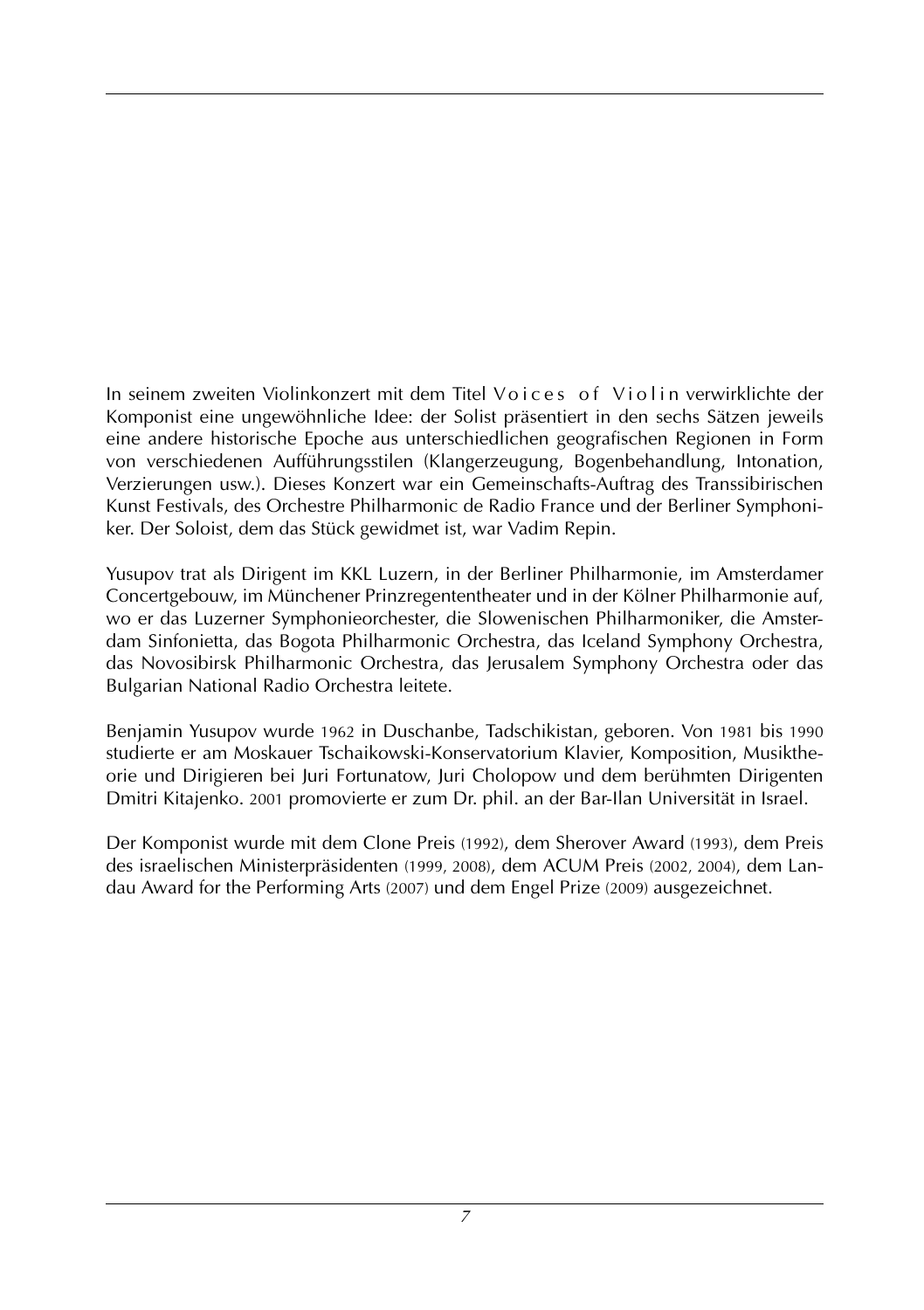#### **falak 1988**

Poem for symphony orchestra

one movement (untitled)

3(2picc).3(cor anglais).3(bass cl).ssax.3(db bn) – 4.3.3.1 – 5 perc (**I**: timp – **II**: guiro, tenor dr, bass dr, cym – **III**: temple bl, 3 tom-t, cow bells – **IV**: kairak, wood bl, 2 bongos, tamb – **V**: clav kairak, tamb, marimba). harp. piano. strings

Duration: 11'

First performance: 5 May 1992, Haifa Haifa Symphony Orchestra – Luis Gorelik (conductor) © Sikorski, Hamburg

#### **gabri el 1991**

Poem for symphony orchestra *Commissioned by the G. Sherover Foundation*

one movement (untitled)

2(picc).2.2.2 – 4.2.0.0 (4.2.3.1) – timp. piano. strings

Duration: 10'

First performance: 28 April 1993, Beit Gabriel

Symphony Orchestra of the Jerusalem Rubin Academy – Mendi Rodan (con-ductor)

© Sikorski, Hamburg

#### **Symphony no. 1** (revised version) **1992**

 $1. \, \text{J} = 80$ 

*2*. Allegro  $(1 = 152)$ 

3(picc).3(cor anglais).3(bass cl).3 (db bn) – 4.3.3.1 – 4 perc (I: 4 timp – II: crot, clav, cast, 2 bongos, snare dr, susp cym, vibr – III: tgl, flex, 3 tom-t, temple bl, tamb – IV: tgl, cow-bells, wood bl, Djembe (Darabuka), cow-bells, bass dr, 3 susp cym, crash cym, tam-t). harp. piano. strings

Duration: 21'

First performance: 24 August 2000, Dresden Dresdner Sinfoniker – John Carewe (conductor)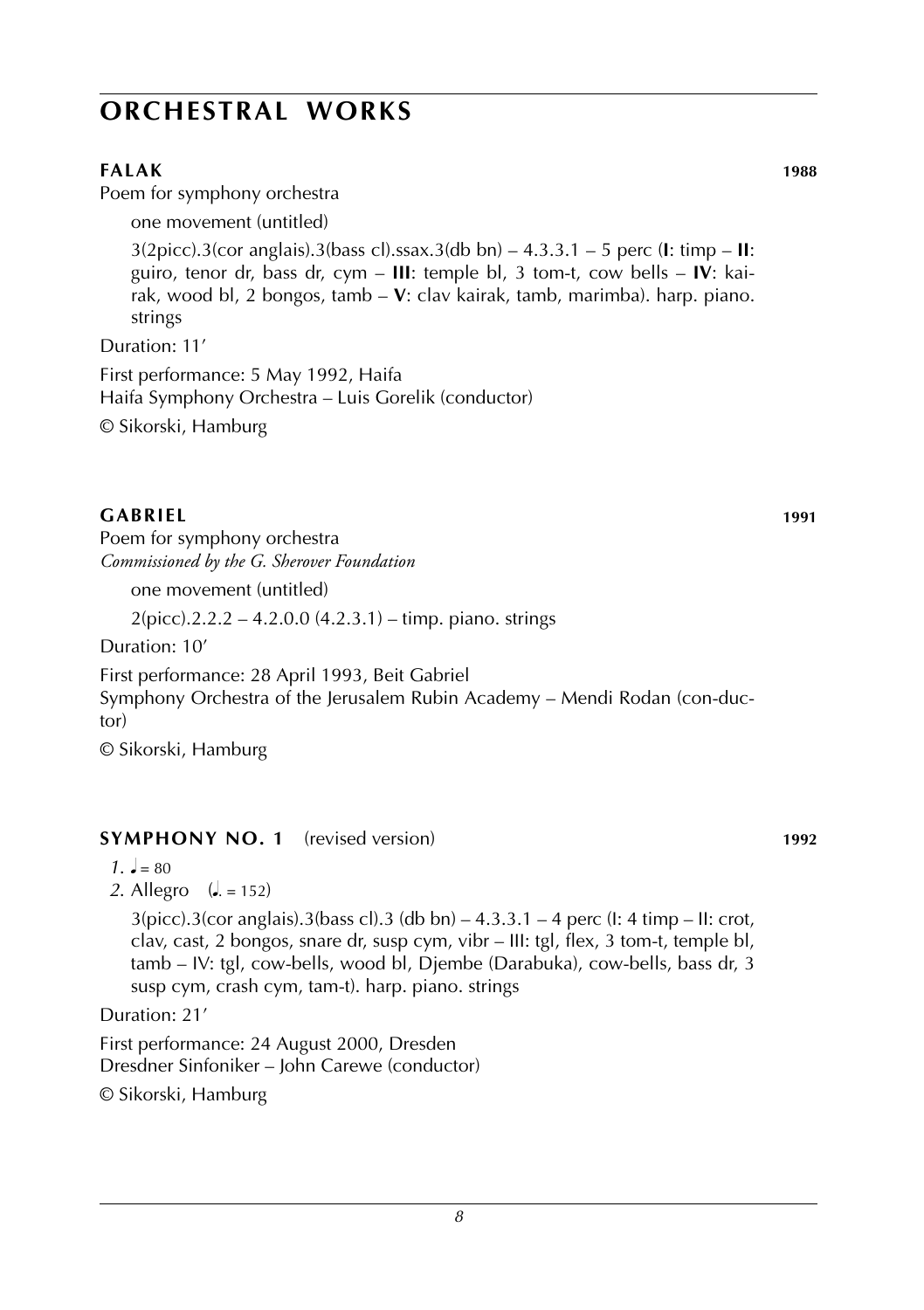#### **no stal GIA** 1992

for string orchestra

one movement (untitled)

Duration: 14'

First performance: 19 October 1995, Ashdod Ashdod Chamber Orchestra – Luis Gorelik (conductor)

© Sikorski, Hamburg

#### **aleph 1995**

for symphony orchestra

one movement (untitled)

4(2 picc).3(cor anglais).3(bass cl).3(db bn) – 4.4(picc).3.1 – 5 perc (**I**: timp – **II**: tgl, xyl, marimba – **III**: wood bl, cym, glsp, xyl, vibr – **IV**: tom-t, side dr, glsp – **V**: tgl, clav, wood bl, side dr, bass dr, gong). harp, piano. strings

Duration: 19'

First performance: 23 February 2003, Tel-Aviv Israel Philharmonic Orchestra – George Pehlivanian (conductor)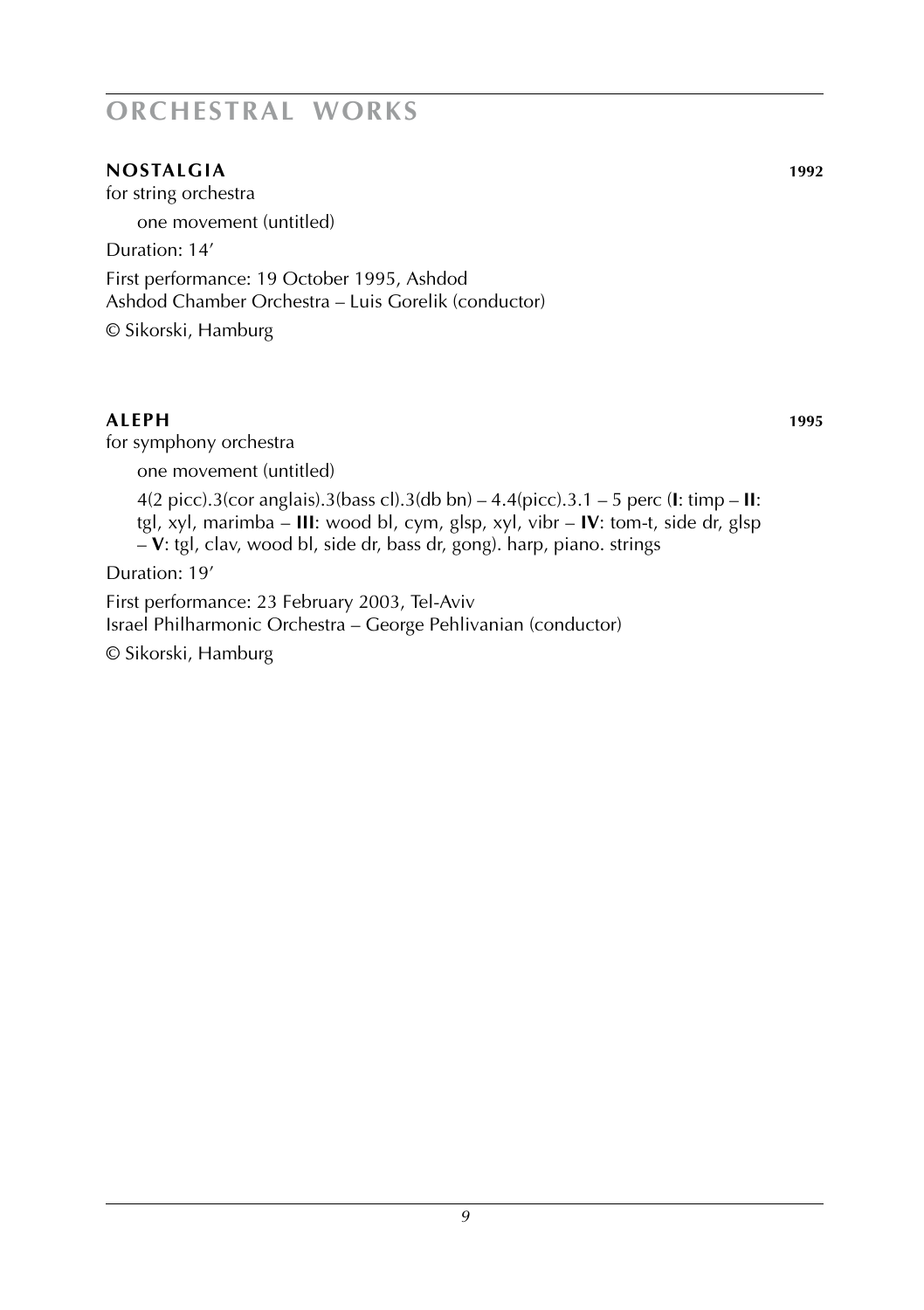#### **iniouries 1998**

for 16 players, santur and duduk (according to Psalm 130) *Commissioned by the Musica Nova Consort*

one movement (untitled)

1(picc).1.1(*Eb* cl).1 – 1.1.1.0 – 2 perc (**I**: 4 timp, bass dr, gong, tubular chimes, tam-t, vibr, marimba – **II**: crot, wood bl, cow-bells, 3 tom-t, tubular chimes, snare dr, crash cymbals, 2 gongs, marimba). santur. duduk. harp. piano. strings (1/1/1/1/1)

Duration: 14'

First performance: 6 March 1999, Tel-Aviv Musica Nova Consort – Arthur Weisberg (conductor)

© Sikorski, Hamburg

· Version for full orchestra, santur and duduk **2000**

 $3(2picc).2.3(Eb cI, bass cI).3 (db bn) - 4.3.3.1 - 3 perc (I: 4 timp, bass dr, – II:$ tgl, crot, wood bl, tom-t, tamb, snare dr, bass dr, gong, marimba – III: cowbells, 3 tom-t, snare dr, bass dr, 2 gongs, tubular chimes, crash cymb, tam-t, vibr). santur. duduk. harp. piano. strings

Duration: 14'

© Sikorski, Hamburg · *score:* **s i k 8504**

## **go tango 2003**

for orchestra or for violin (viola) and orchestra

one movement:  $\frac{1}{2}$  = 104

3(picc).3(cor anglais).3(bass cl).3(db bn) – 4.3.3.1 – timp, 4 perc (**I**: wood bl, side dr, xyl, marimba – **II**: tgl, cow bell, cast, wood bl, xyl, vibr – **III**: tenor dr, cym, susp. cym – **IV**: tamb, bass dr, gong). guit. harp. piano. bandoneon. strings

Duration: 5'

First performance: 12 May 2005, Hannover NDR Radiophilharmonie Hannover – Eiji Oue (conductor)

First performance of the version for viola and orchestra: 11 June 2008, Lucerne David Aaron Carpenter (viola) Lucerne Symphony Orchestra – Benjamin Yusupov (conductor)

© Sikorski, Hamburg · *score:* **s i k 8535**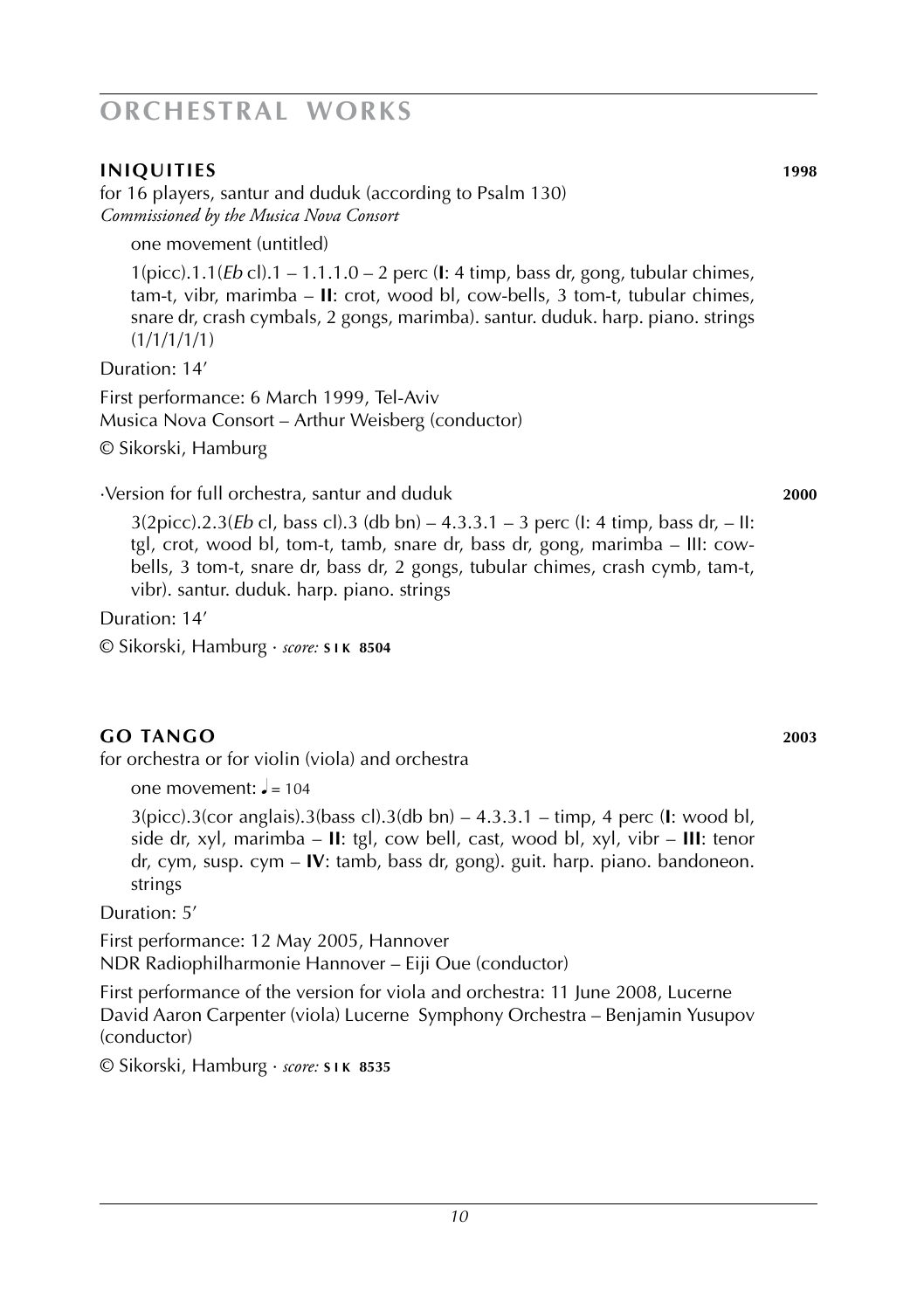## **po stludium 2003**

for orchestra

one movement: Andante

2.2(cor anglais).2(bass cl).2(db bn) – 4.2.3.1 – 3 perc (**I**: timp, conga, bass dr – **II**: crot, wood bl, marimba – **III**: gong, vibr ). guit. harp. piano. bandoneon. strings

Duration: 6'30''

First performance: 12 May 2005, Hannover NDR Radiophilharmonie Hannover – Eiji Oue (conductor)

© Sikorski, Hamburg · *score:* **s i k 8535**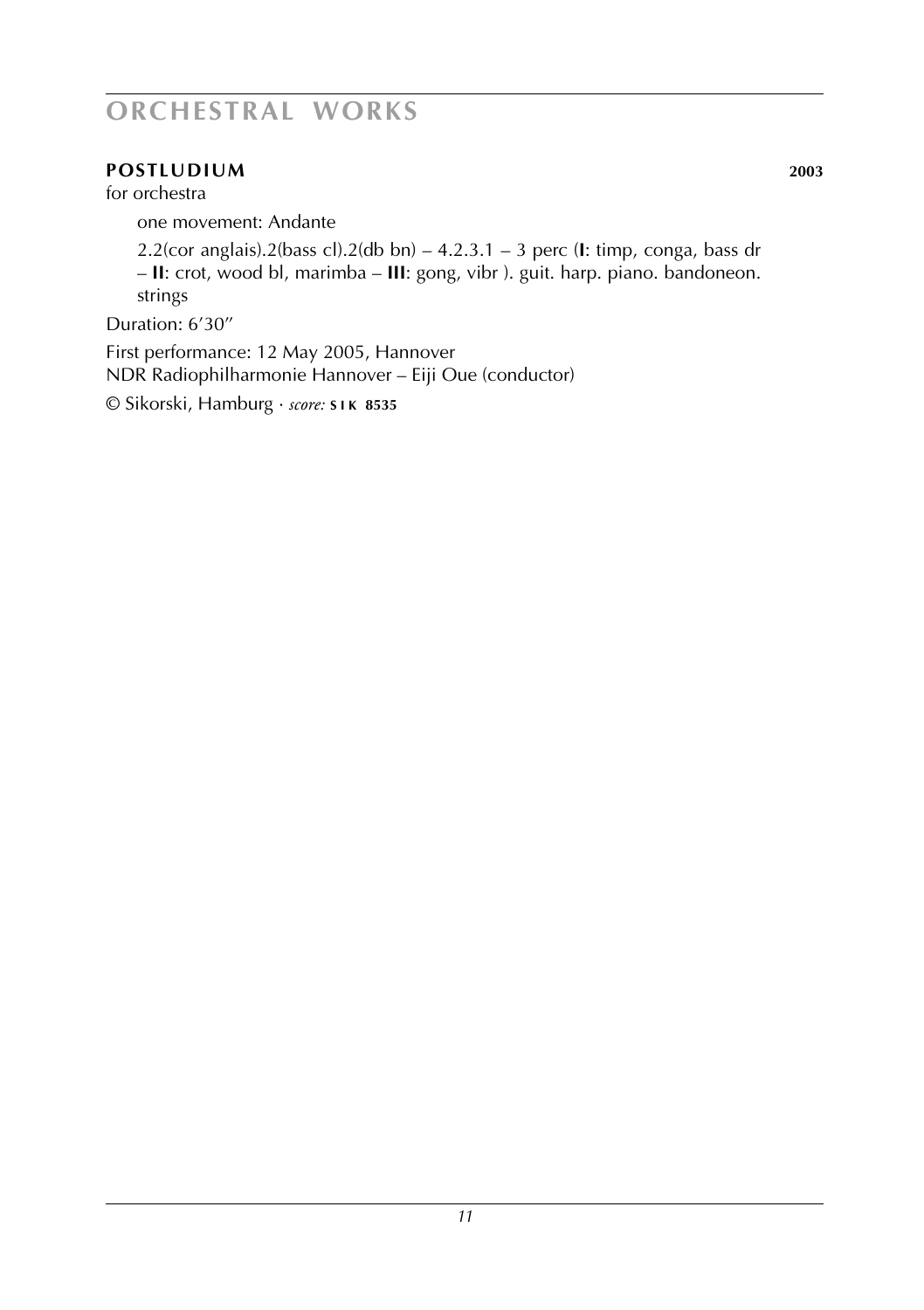### **tanovor 1994**

for flute and chamber orchestra *Commissioned by Israel Music Heritage Project*

one movement (untitled)

 $0.0.0.0 - 2.0.0.0 - \text{strings}$ 

Duration: 15'

First performance: 5 June 1994, Rehovot

Avichai Ornoy (flute) – The Israel Camerata Rehovot – Avner Biron (conductor) © Sikorski, Hamburg

**nola 1994 1994** Concerto for various flutes (flute, bass flute, double bass flute) and string orchestra *Commissioned by Matthias Ziegler*

 $1. \, \frac{\sqrt{2}}{2} \approx 40$  $2. \, \text{d} = 138$ 

Duration: 23'

First performance: 31 May 1995, Zurich

Matthias Ziegler (flutes) – Zurich Chamber Orchestra – Edmond de Stoutz (conductor)

© Sikorski, Hamburg

## **CONCERTO FOR VIOLIN AND ORCHESTRA 1998**

*Dedicated to Maxim Vengerov*

one movement (untitled)

 $3(pice).3(cor$  anglais).  $3(bass cl, 2 alto sax).3(db bn) - 4.3(picc).3.1 - 4 perc)$ (**I**: 4 timp – **II**: crot, side dr, susp cym, xyl, marimba – **III**: tgl, crot, clav, wood bl, temple bl, conga, vibr – **IV**: whip, tamb, bass dr, cym, tam-t). harp. piano. strings

Duration: 28'

First performance: 24 September 2001, Jerusalem Matan Givol (violin) – Jerusalem Symphony Orchestra IBA – Benjamin Yusupov (conductor)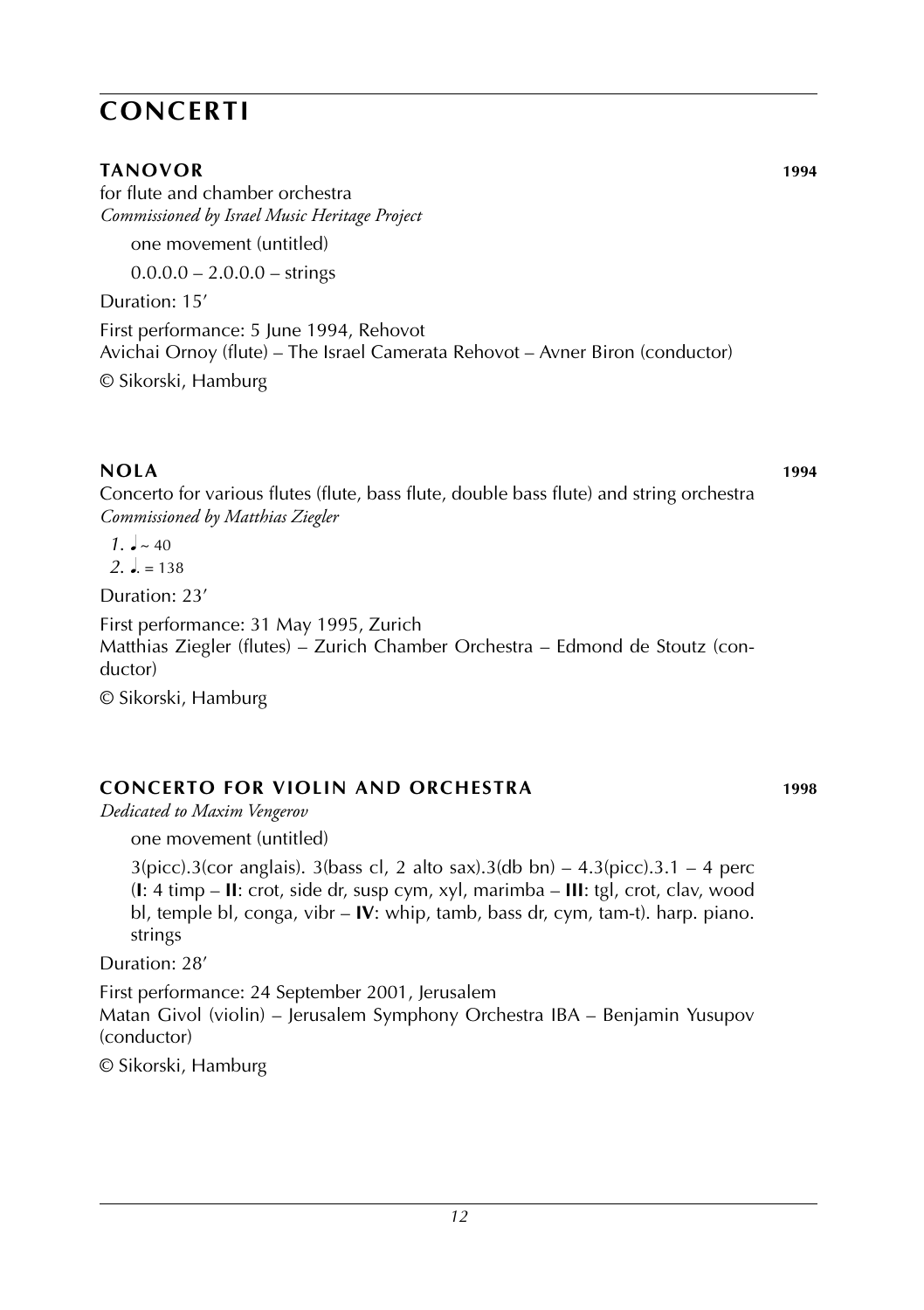### **dia shtrath is a short control of the sheet of the sheet of the sheet of the sheet of the sheet of the sheet of the sheet of the sheet of the sheet of the sheet of the sheet of the sheet of the sheet of the sheet of the s**

one movement

 $1(picc)$ .1(cor anglais).1.1 – 1.1.1.0 – perc (4 timp, crot, clav, tom-t, tamb, bass dr, cym, gong). harp. piano. strings

Ethnic instruments: perc (gong, vibr, mbira, ocean mashine, frame drums system, buffalo dr, glsp, djembe, gongs, congas, timbales, cow-bells, tepanastly, snare dr, indian bells line, bass dr) – winds (ocarina, didgeridoo, mouth harp, small wind whistle, 2 singing pipes, spain zurna)

#### Duration: 20'

First performance: 25 March 2000, Tel-Aviv Alain Trudel (trombone) – Boris Sichon (ethnic instruments) – Musica Nova Consort – Konstantia Gourzi (conductor)

© Sikorski, Hamburg

· Version for trombone, ethnic instruments and orchestra **2000**

 $2$ (picc).2.2(bass cl).2(db bn) – 4.2.3(bass trbn).0 – perc. harp. piano. strings

Duration: 20'

First performance: 2 September 2004, Dessau

Michael Massong (trombone) – Boris Sichon (ethnic instruments) – Anhaltische Philharmonie Dessau – Golo Berg (conductor)

© Sikorski, Hamburg

## **maximum 2003**

for violin, viola, flute (and alto flute), harp and orchestra *Dedicated to Maxim Vengerov*

 $2(picc).1(cor anglais).2(bass clar).2(db bn) - 0.0.0.0 - perc (time, cast, wood)$ bl, temple bl, tamb, tabla [conga], bongos, 5 tom-t, susp. cym). piano. strings Duration: 12'

First performance: 13 May 2004, Haifa Maxim Vengerov (violin) – Özcan Ulucan (viola) – Janne Thomsen (flute) – Jana Bouskova (harp) – Tel Aviv Soloists – Benjamin Yusupov (conductor) © Sikorski, Hamburg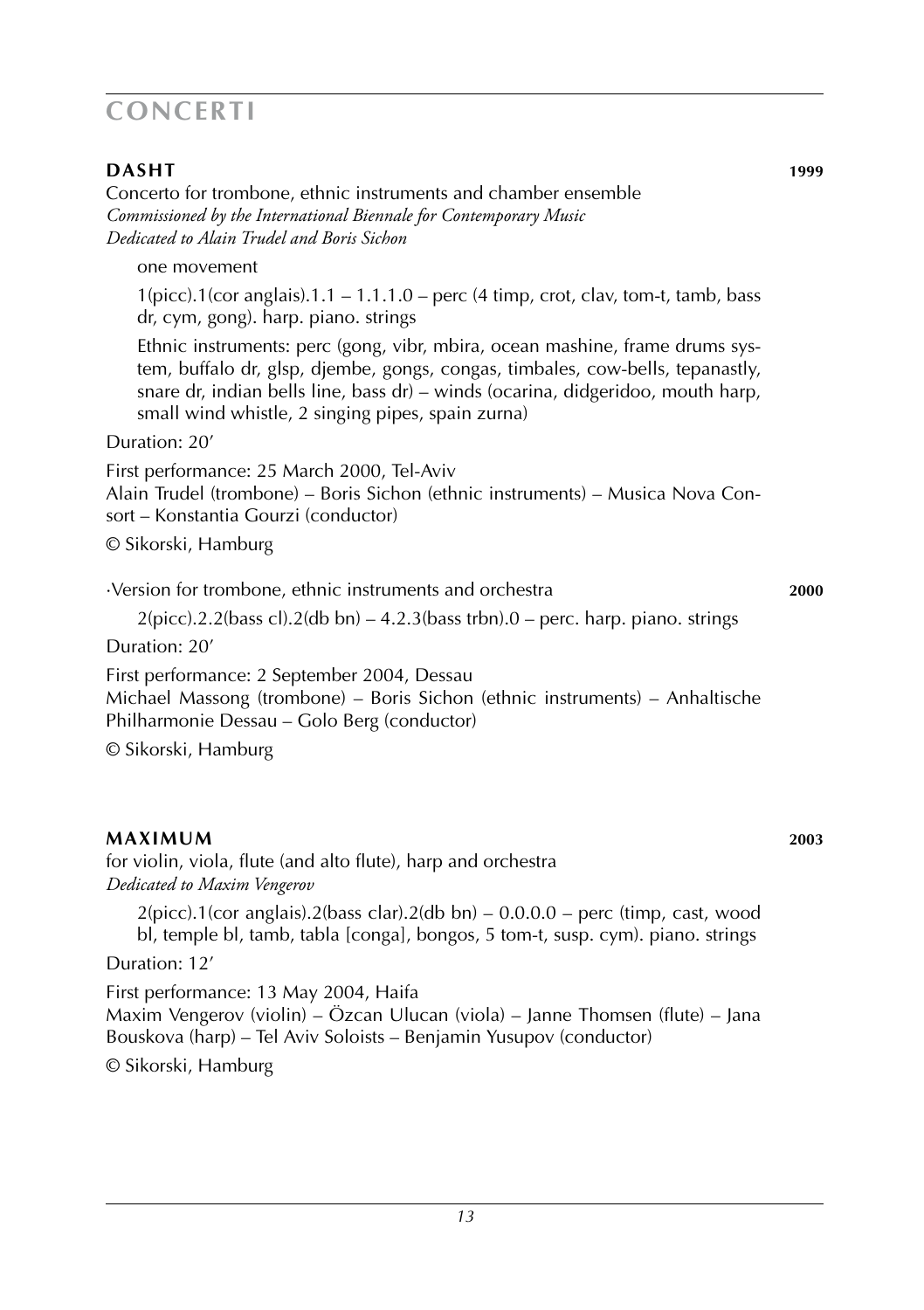### *CONCERTO FOR VIOLA AND ORCHESTRA* 2003

*Commissioned by Maxim Vengerov Dedicated to the closest and the dearest person to me – my wife*

Prelude  $l = 63$ 

- $1 108$
- $2<sup>1</sup> = 80$
- $3. \, \text{J} = 120 126$

*4*. Adagio

4(2picc, alto fl).3(cor anglais).3(bass clar).3(db bn) – 4.4.3(bass trbn).1 – timp (4). 4 perc (I: wood bl, temple bl, glsp, xyl, marimba – II: tgl, claves, crot, castanets, wood bl, 2 susp.cym, cow bells, vibr – III: tgl, claves, wood bl, temple bl, bongos, conga, 5 tom-t, side dr, drum set – IV: crash cymb, shaker, Basque dr, bass dr, gong, tam-t). guit (amplified). el.guit. harp. piano. acc. strings

Duration: 37'

First performance: 7 April 2005, Reykjavik Maxim Vengerov (viola) – Iceland Symphony Orchestra – Benjamin Yusupov (conductor)

© Sikorski, Hamburg · *score:* **s i k 8675**

## **concerto intimo 2005**

for piano and orchestra *Cocommissioned by Jerusalem Symphony Orchestra IBA and Anhaltische Philharmonie Dessau*

- $1 \quad -48$
- $2^{\frac{1}{2}} = 120$
- *3.*  $a = 72$ , Agitato

3(picc, alto fl).3(cor anglais).3(bass cl).3(db bn) – 4.3.3.1 – timp. 2 perc (I: crot, bongos, tom-t, bass dr, tam-t, almglocken, gong, xyl, marimba – II: crot, clav, tam-t, tamb, susp. cymb, almglocken, gongs, glsp, vibr). harp. strings

Duration: 33'

First performance: 15 February 2007, Dessau Benjamin Yusupov (piano) – Anhaltische Philharmonie Dessau – Golo Berg (conductor)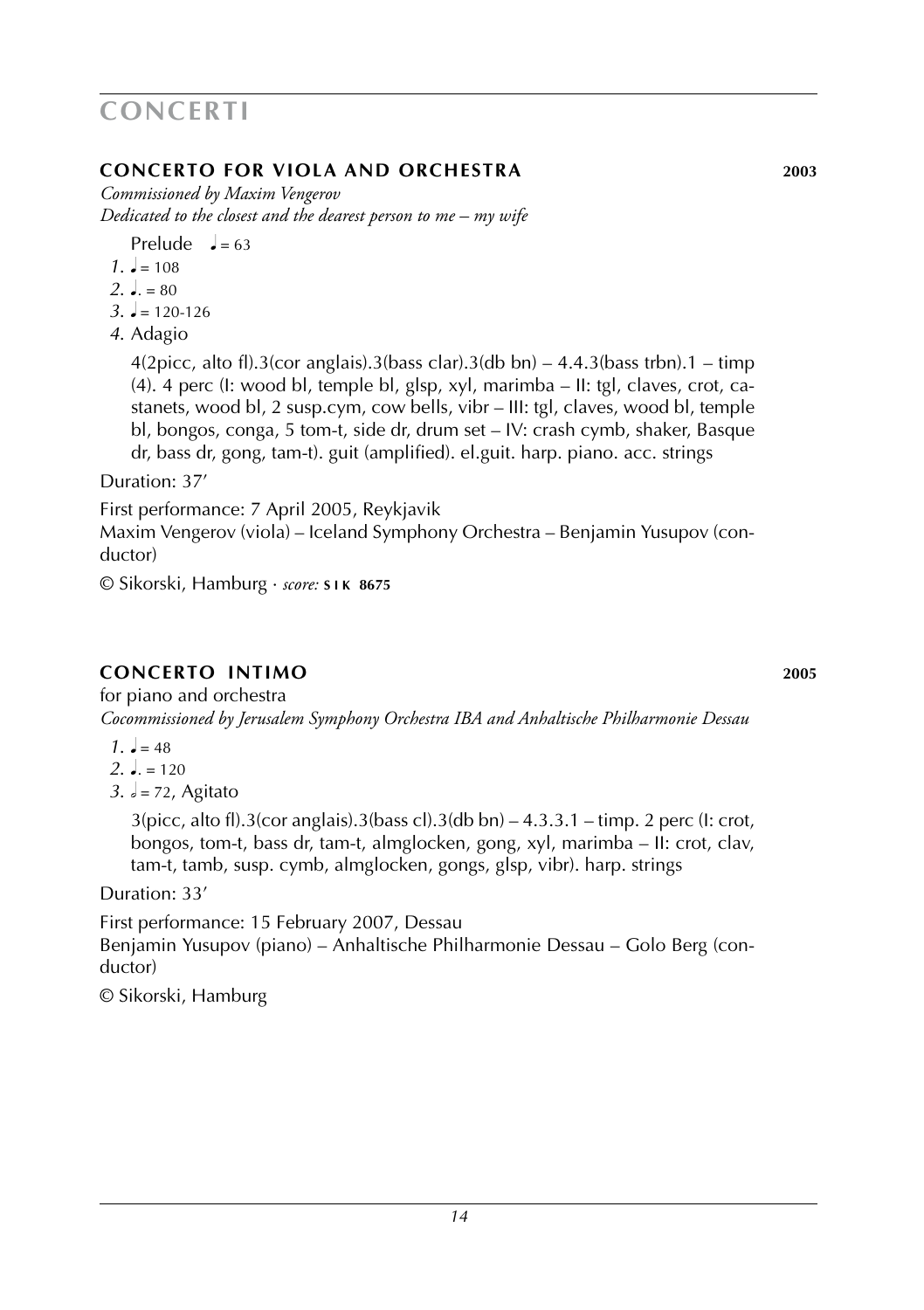#### **CONCERTO FOR VIOLONCELLO AND ORCHESTRA** 2007

*Cocommissioned by Lucerne Symphony Orchestra, Israel Philharmonic Orchestra and London Philharmonic Orchestra*

*Dedicated to Mischa Maisky*

1. 
$$
\frac{1}{2} = 72
$$

 $2. \bullet. = 72$ 

$$
3. \, \mathsf{J} = 96
$$

*4*. Adagio molto **J** = 40

3(picc, alto fl).2.3(bass cl).3(db bn) – 4.3.3.1 – timp. 3 perc (I: 5 tom-t, ocean dr, cym, glsp, xyl, marimba – II: claves, crot, temple bl, bongos, cow bells, tamb, side dr, cym, gong, bells, glsp, xyl, vibr, marimba – III: claves, 5 tom-t, bongos, cow bells, almgl, congas, bass dr, cym, gong, tam-t, vibr, egg shaker). harp. piano. strings (14/12/10/8/6)

Duration: 25'

First performance: 10 January 2008, Lucerne Mischa Maisky (violoncello) – Lucerne Symphony Orchestra – Benjamin Yusupov (conductor)

© Sikorski, Hamburg · *score:* **s i k 8601**

## **con moto 2008**

for marimba (piano) and string orchestra  $-$  Arrangement of the Q u i n t e t f o r Marimba (Piano) and String Quartet (1996)

 $1. \, \frac{1}{2} = 96$ 2.  $l = 144$ 

Duration: 14'

First performance: 7 June 2008, Ankara Chen Zimbalista (marimba) – Bilkent Symphony Orchestra – Ender Sakpinar (conductor)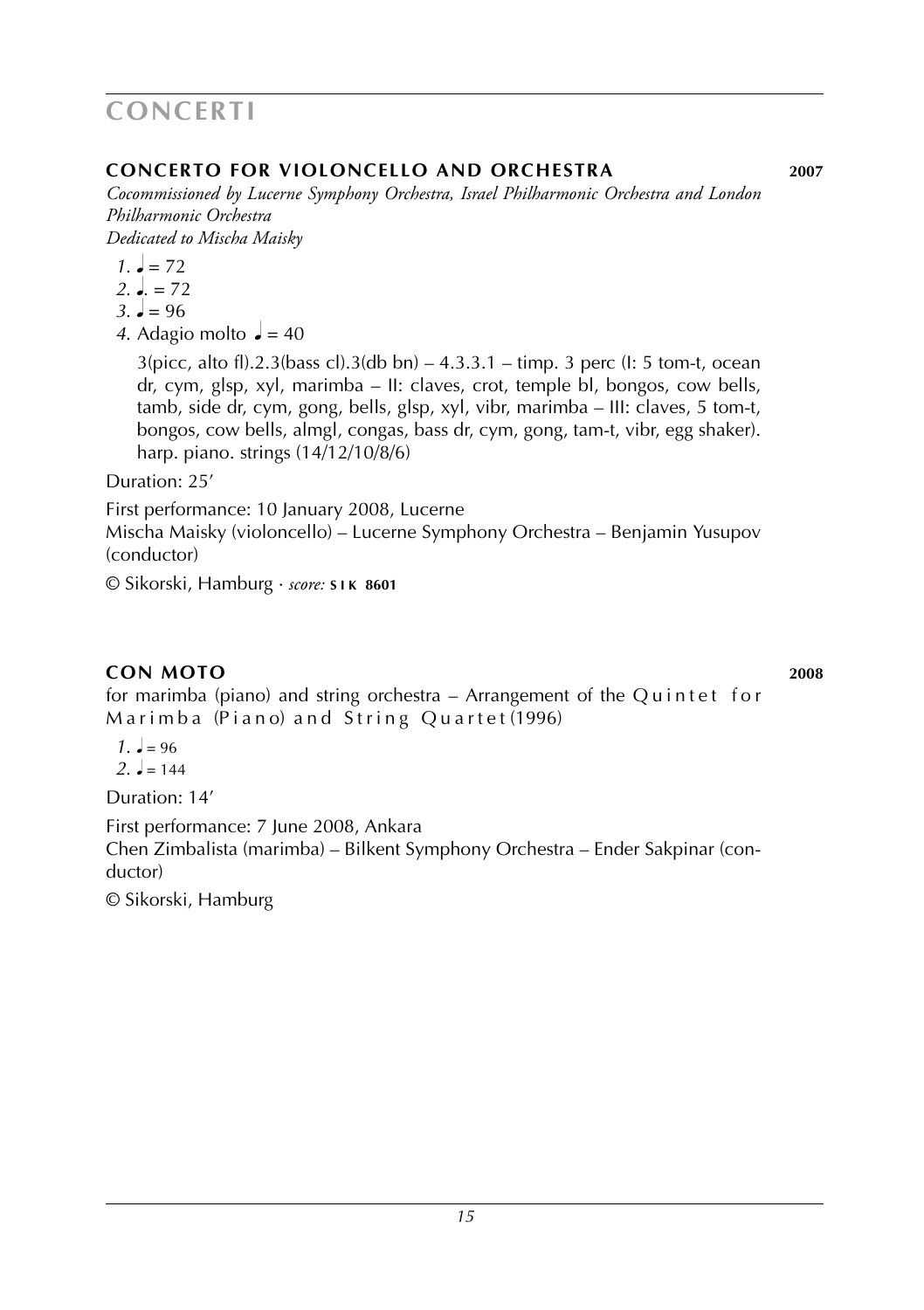# **vocal works**

#### **fEELINGS OF CREATION 1995**

Cantata for narrator, mixed choir, percussion, viola and piano Text: Galit Gilad and Omar Khayyam (in No. 5, from 'Rubaiyat') (in Hebrew and Persian)

*Commissioned by the Petach-Tikva Conservatory*

*1*. Thus am I ... *Largo*

 $INTERI UDE \nightharpoonup = 132$ 

2. Fig-tree, Were your Fruits always Sweet?  $\downarrow$  = 56

 $INTERLUPFII = 144$ 

- *3*. To Each Man his Identity  $\sqrt{ } = 96$
- *4*. The War is Going on in the North  $\sqrt{ }$  = 96
- *5*. There was One Drop of Water  $= 54$

 $INTER$  LUDE  $III$   $=$  116

6. A Man who Killed his Brother  $\frac{1}{2} = 66$ 

*7*. In my Sleep and in my Dream *Rubato, lento*

4 perc (**I**: 4 timp, 5 cow-bells, bass drum – **II**: marimba, vibr – **III**: crot, susp cym, glsp, vibr – **IV**: tgl, crot, wood bl, 5 cow-bells, side dr, 4 gongs, tam-t, bells)

Duration: 33'

First performance: 15 November 1995, Petach-Tikva

Benjamin Yusupov (narrator) – Lirica Choir and ensemble – Nili Harpaz (conductor)

© Sikorski, Hamburg

#### **s ix tanka 1998**

for mezzo-soprano, violin (or viola) and piano

Texts from ancient Japanese poetry from the 8th-13th century by Yamanoue no Okura [No. 1], Otomo no Yakamochi and Ariwara no Narihira [No. 3], Ki no Tsurayuki [No. 4], Sikisi no Naysinno [No. 5], and Nijo-saki no Dayjodayj, Anonymous, and Ki no Tomonori [No. 6] (in Italian) *Dedicated to Cecilia Bartoli and Maxim Vengerov*

1. Non ho che un triste  $\ldots$   $\neq 46$ 

- 2. ... Fatalità ... *Lento*
- 3. Se mi domandi  $\ldots$   $\mathbf{a} = 69$
- 4. Sogno, è solo un sogno  $\sqrt{2} = 72$
- 5. Soffiò il vento ... *Allegro, leggiero*
- 6. No, la neve non è *Adagio*

Duration: 20'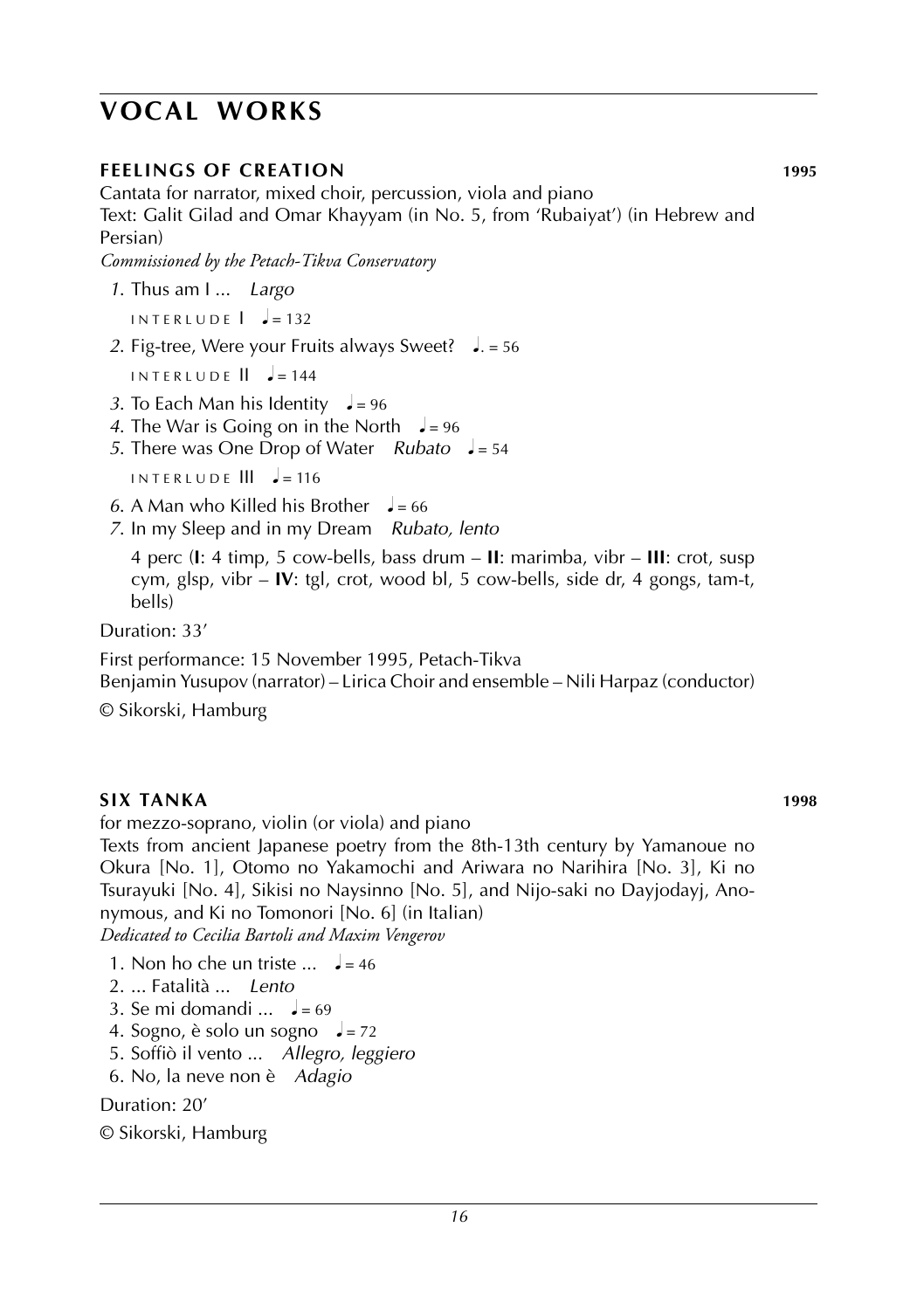#### *17*

## **INSTRUMENTAL CHAMBER MUSIC**

#### **sONATA FOR VIOLONCELLO AND PIANO 1988**

- *1*. Largo
- *2*. Allegro

*3*. Molto andante

Duration: 22'

First performance: 4 April 1988, Dushanbe Zuchra Sadikova (violoncello) – Benjamin Yusupov (piano)

© Sikorski, Hamburg

#### **m elancholy 1984**/**1995**

for piano Duration: 7' First performance: March 1995, Petach-Tikva Benjamin Yusupov (piano) © IMC

#### **QUINTET FOR MARIMBA (PIANO) AND STRING QUARTET 1996**

*Commissioned by the Kol-Israel Upper Galilee Music Days Festival*

 $1. \, \text{J} = 96$  $2. \, \text{J} = 144$ 

Duration: 14'

First performance: 31 July 1996, Kfar Blum C. Zimbalista (marimba) – A. Kobiliansky, N. Gandelsman (violins) – Y. Meyuhas (viola) – F. Nemirovsky (violoncello) First performance of the piano quintet version: 5 June 1998, Tel-Aviv Benjamin Yusupov (piano) – Filarmonica String Quartet © Sikorski, Hamburg

#### **m et al. 1996 m** et al. 1996 **m** et al. 1996

for harp (or piano) Duration: 7' First performance: 10 October 2007, New York Bridget Kibbey © Sikorski, Hamburg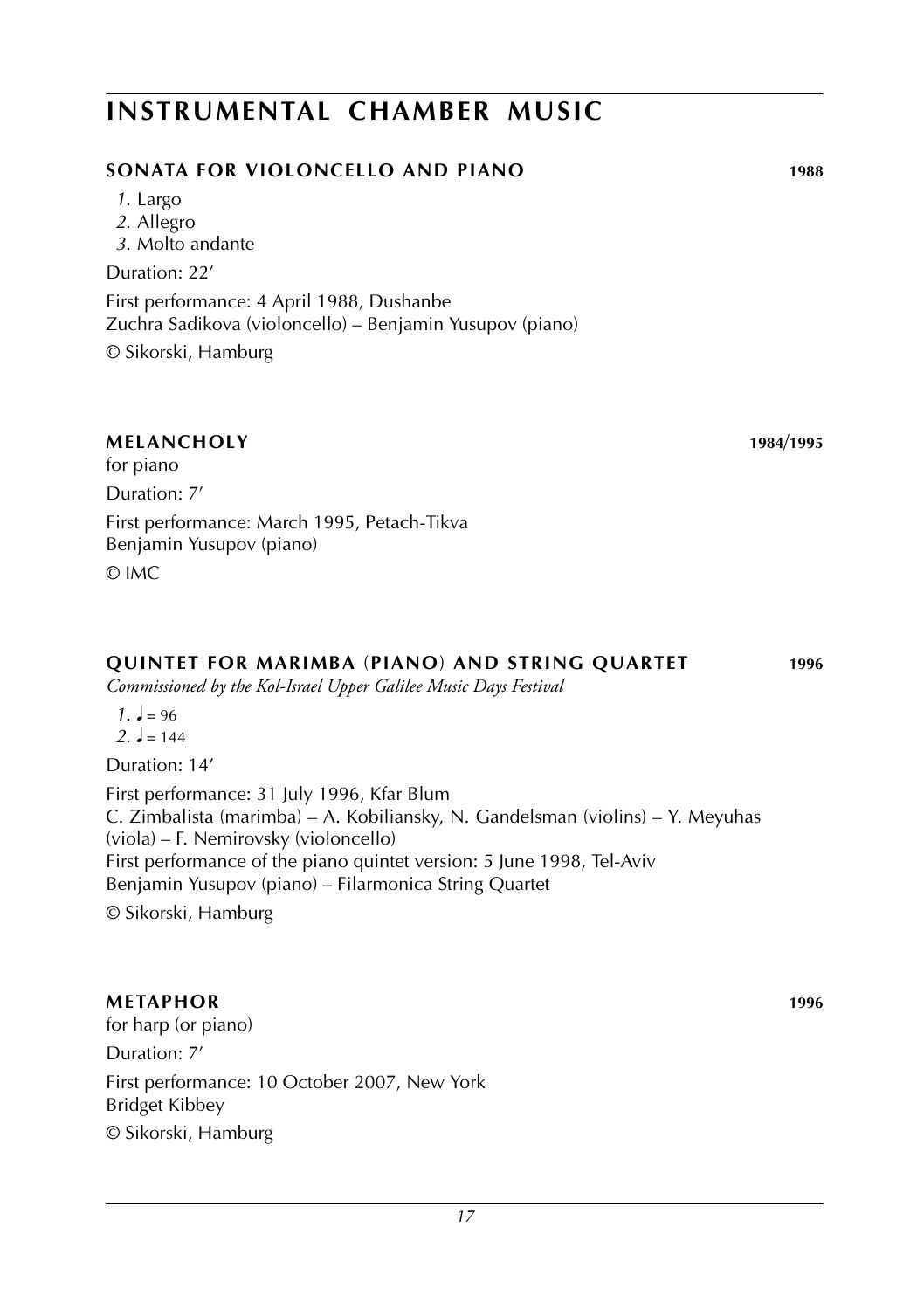## **in strum ental chamb er mu s ic**

#### **jonona 1996**

for flute, oud (and Arabian violin), double bass and percussion *Commissioned by the Ensemble Shesh-Besh*

percussion (crot, darabuka, gong)

Duration: 7'

First performance: 6 May 1998, Tel-Aviv Ensemble Shech-Besh

© ENJA Records Matthias Winckelmann GmbH Munich

#### **WHAT I WISHED FOR 1997**

for string quartet *Commissioned by the Jerusalem Music Centre*

Duration: 5' First performance: 1 May 1998, Jerusalem Tal Quartet © Israel Music Institute

#### **SEGOH** 1997

for flute, oud (and Arabian violin) and percussion *Commissioned by the Ensemble Shesh-Besh*

percussion (darabuka, tabla, gong, vibraphone)

Duration: 10'

First performance: 6 May 1998, Tel-Aviv Ensemble Shesh-Besh

© ENJA Records Matthias Winckelmann GmbH Munich

#### **sonata for two p iano s 1983**/**1998**

- *1*. Andante attacca
- *2*. Adagio
- $3. \, \text{J} = 56$

Duration: 24'

First performance: February 1999, Tel-Aviv Israeli Piano Duo (Ester Abramzohn and Nina Temkin) © Sikorski, Hamburg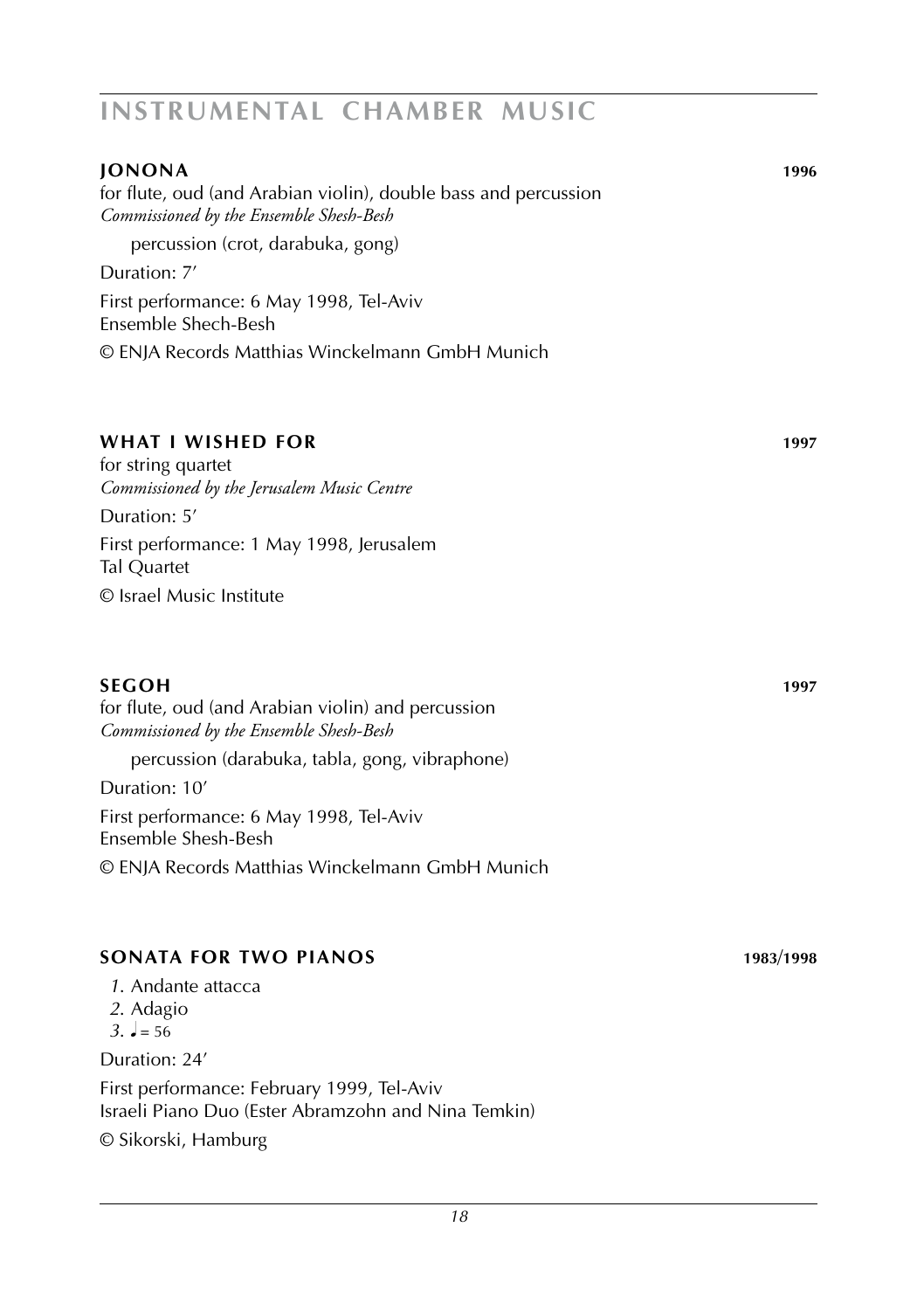## **INSTRUMENTAL CHAMBER MUSIC**

#### **p iano trio 2000**

*Commissioned by the Jerusalem Music Centre*

 $1. \, \text{J} = 88$ 

 $2. \, \text{J} = 56 \, \text{attacca}$ 

*3*. Con fuoco

Duration: 20'

First performance: 31 March 2000, Jerusalem The Tel-Aviv Trio: Y. Aner (piano) – M. Givol (violin) – I. Givol (violoncello) © Sikorski, Hamburg

#### **cro s sroads no. 1 2003**

for alto flute, violin and crotales Duration: 14' First performance: 27 February 2004, Milano Annamaria Morini (alto flute) – Enzo Porta (violin) © Sikorski, Hamburg

#### **cro s sroads no. 2 2004**

for piano *Commissioned by Tel-Hai International Piano Masterclasses* Duration: 12' First performance: 28 July 2004, Tel Aviv Erika Tiffanie Chow © Sikorski, Hamburg · *score:* **s i k 8527**

#### **cro s sroads no. 3 2006**

for guitar *Commissioned by Israel Ministry of Culture Dedicated to Yuval Avital*

Duration: 13' First performance: 19 May 2006, Almaty Yuval Avital © Sikorski, Hamburg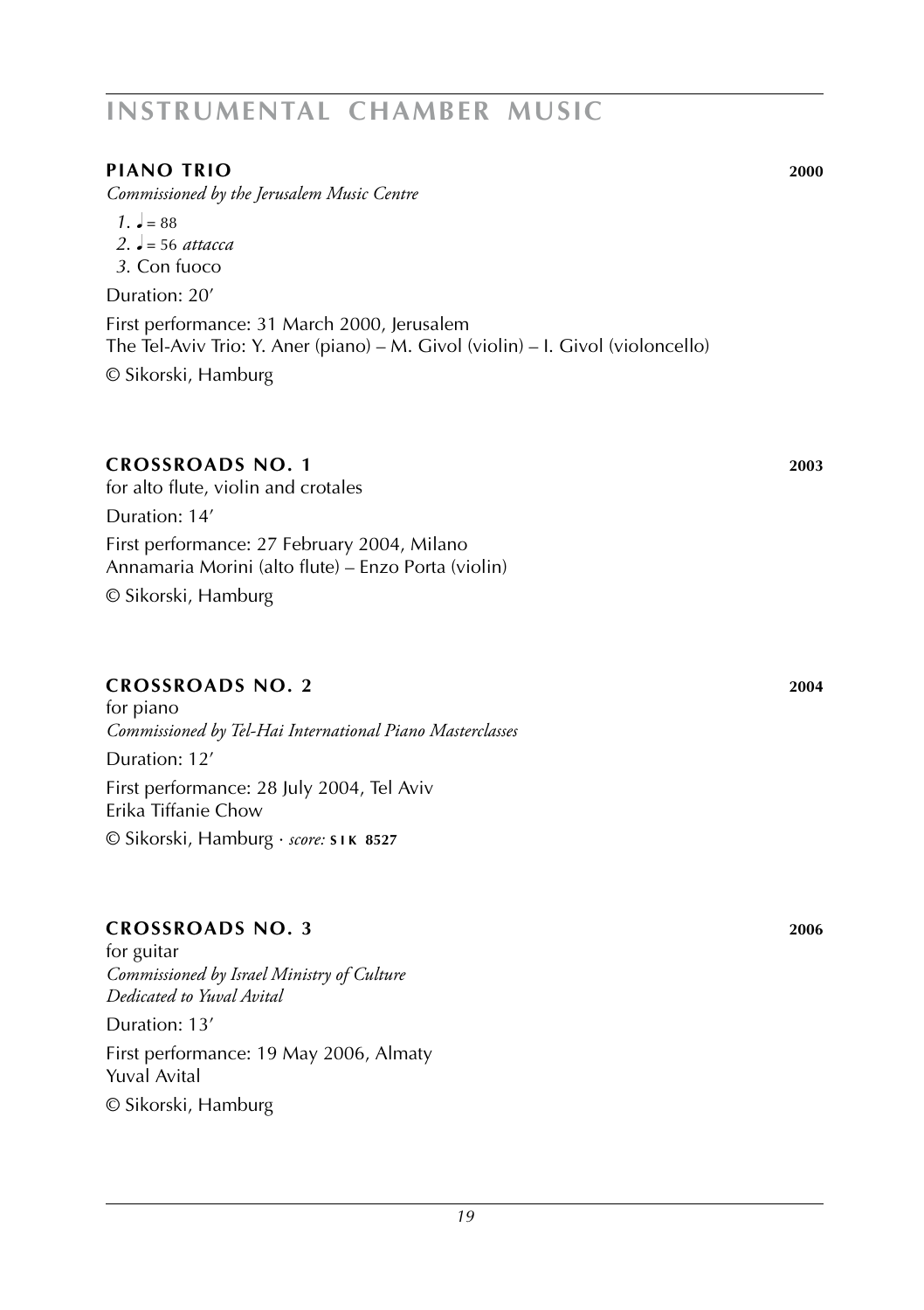## **in strum ental chamb er mu s ic**

#### **haqqoni – crossroads no. 4 2007**

for clarinet, violin, violoncello, piano and tape *Commissioned by Edward Yagudaev for the Ensemble Continuum in memoriam Eduard Nektalov*

Duration: 18'

First performance: 10 October 2007, New York Ensemble Continuum: Benjamin Fingland (clarinet) – Renée Jolles (violin) – Kristina Reiko Cooper (violoncello) – Cheryl Seltzer (piano) – Joel Sachs (conductor)

© Sikorski, Hamburg

#### **musica mundi 2008**

for string quartet *Commissioned by and dedicated to Musica Mundi International Chamber Festival* Duration: 21' First performance: 26 July 2008, Genval, Belgium Talich String Quartet © Sikorski, Hamburg · *score:* **s i k 8586**

## **cro s sroads no. 5 2008**

for string sextet *Commissioned by the Israel Chamber Music Society in memory of Smadar Shazar*

Duration: 20'

First performance: 9 December 2008, Haifa Guy Braunstein and Eliron Cziger (violins) – Amichai Gross and Ori Kam (violas) – Kristina Reiko Cooper and Zvi Plesser (violoncelli)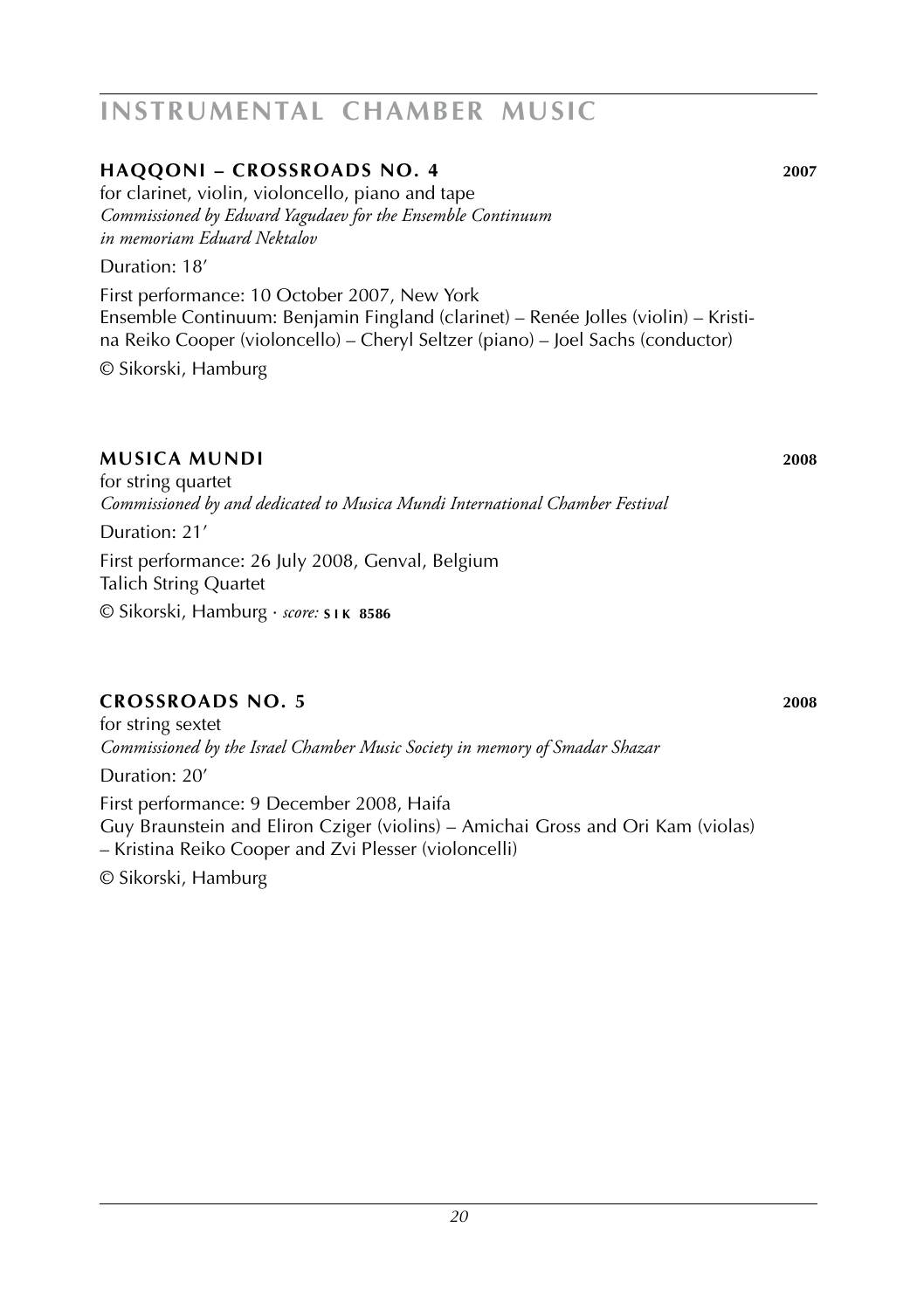# **ALPHABETICAL INDEX**

| Concerto for Violoncello and Orchestra  15 |
|--------------------------------------------|
|                                            |
|                                            |
|                                            |
|                                            |
|                                            |
|                                            |
|                                            |
|                                            |
|                                            |
|                                            |
|                                            |
|                                            |
|                                            |
|                                            |
|                                            |